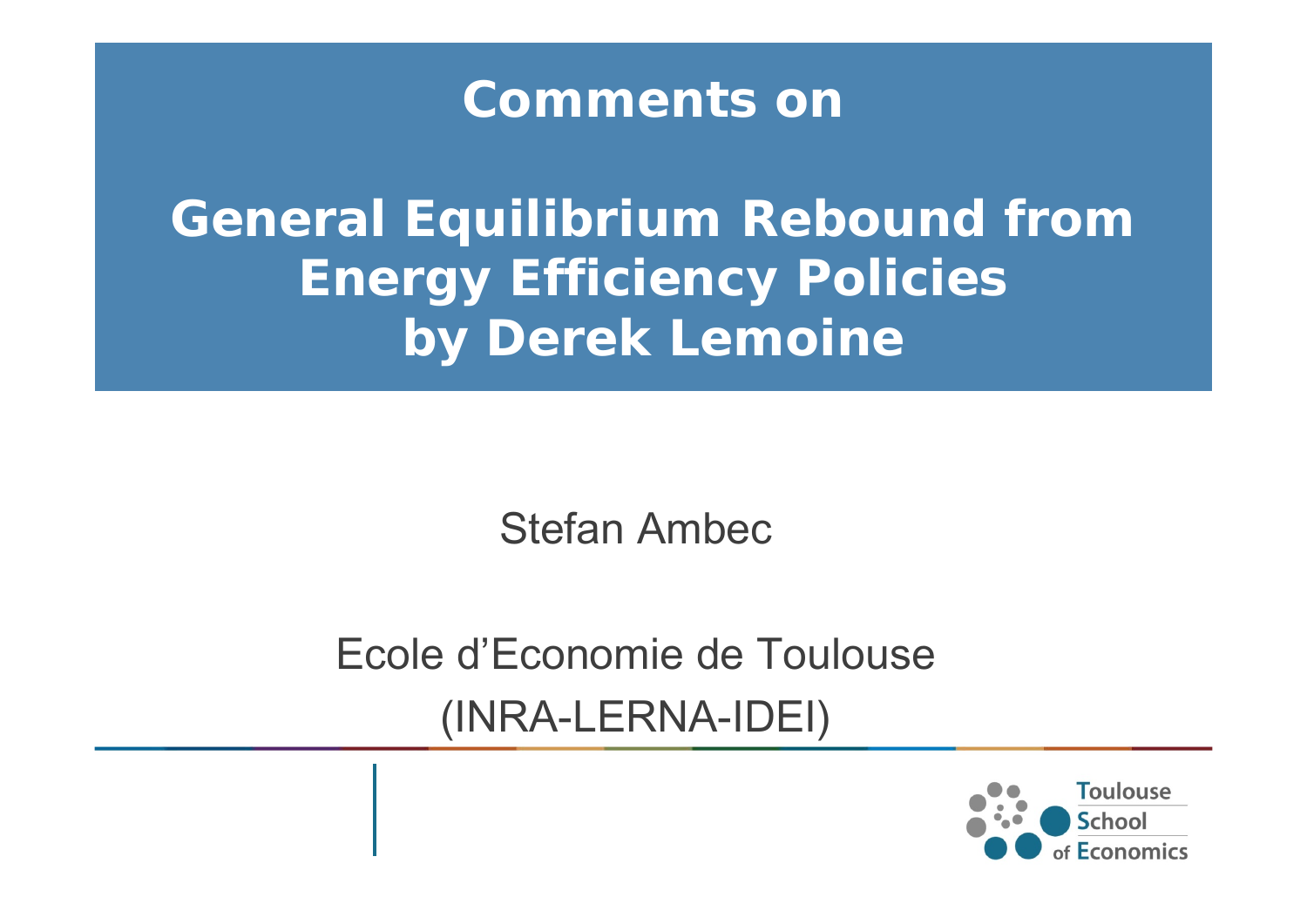## Main Point

- Impact of energy policy (tax):
	- $\triangleright$  Engineering approach: increases energy efficiency and reduces energy use
	- $\triangleright$  Rebounds effect with economic approach:
		- $\checkmark$  Demand side effect or partial equilibrium: increase use of more efficient products (cars, lights,…)
		- $\checkmark$  Supply effect or general equilibrium: reduces the price of energy
- $\bullet$  Analytical analysis with a simple general equilibrium model with
	- Limited labour supply
	- Increasing extraction cost of energy
- $\bullet$  Main findings: always rebound effect and sometime backfire effect (more than 100% rebound)

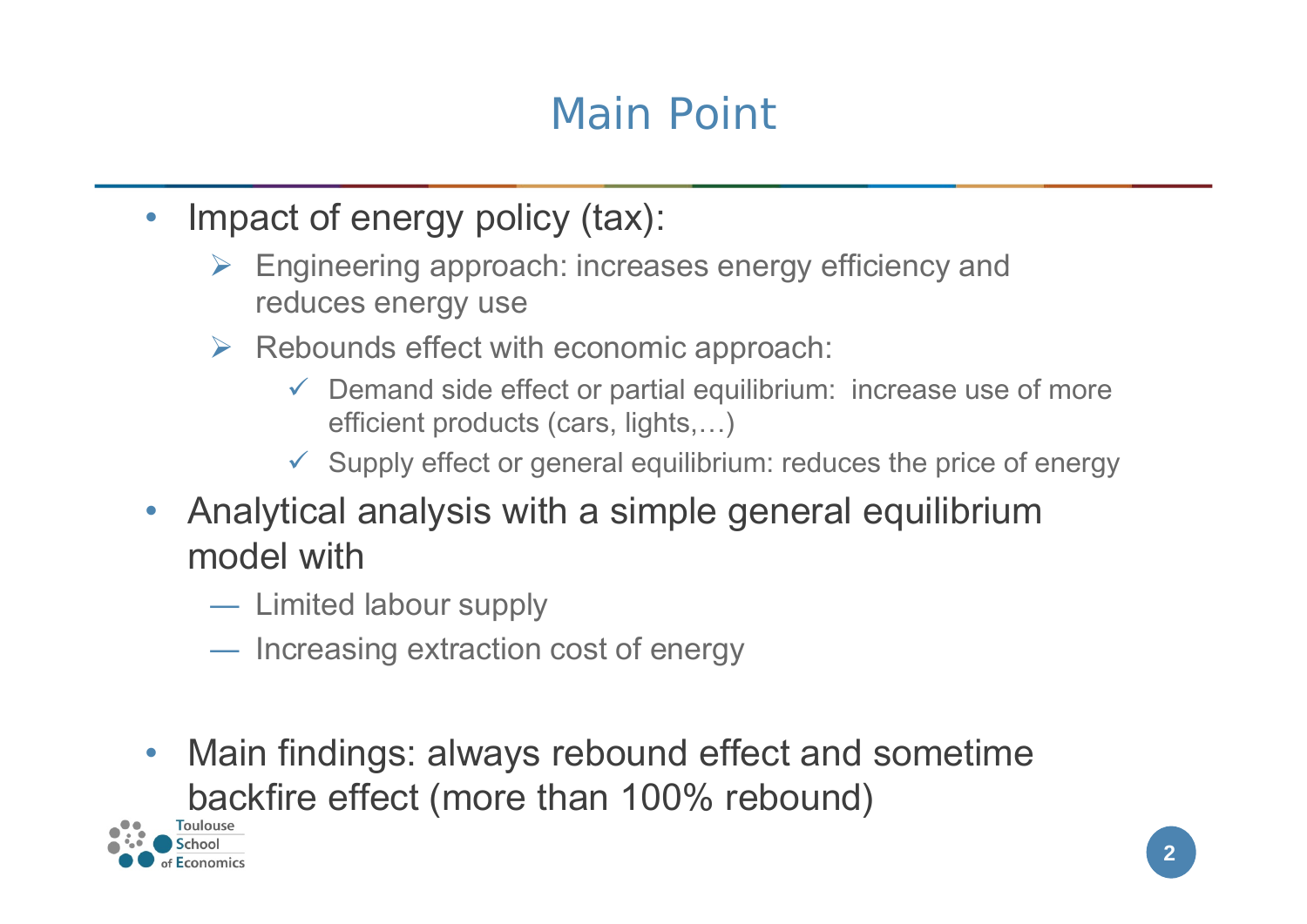## Comment

- • Why choose a tax and not a standard on energy efficiency as a first approach?
- • Reduced forms commented without being derived in the text: many of the implicit equilibrium solutions are hidden in the appendix but could be useful to understand the reduced forms and economic channels
- • What are the main assumptions that drive the result and differ from other general equilibrium models?